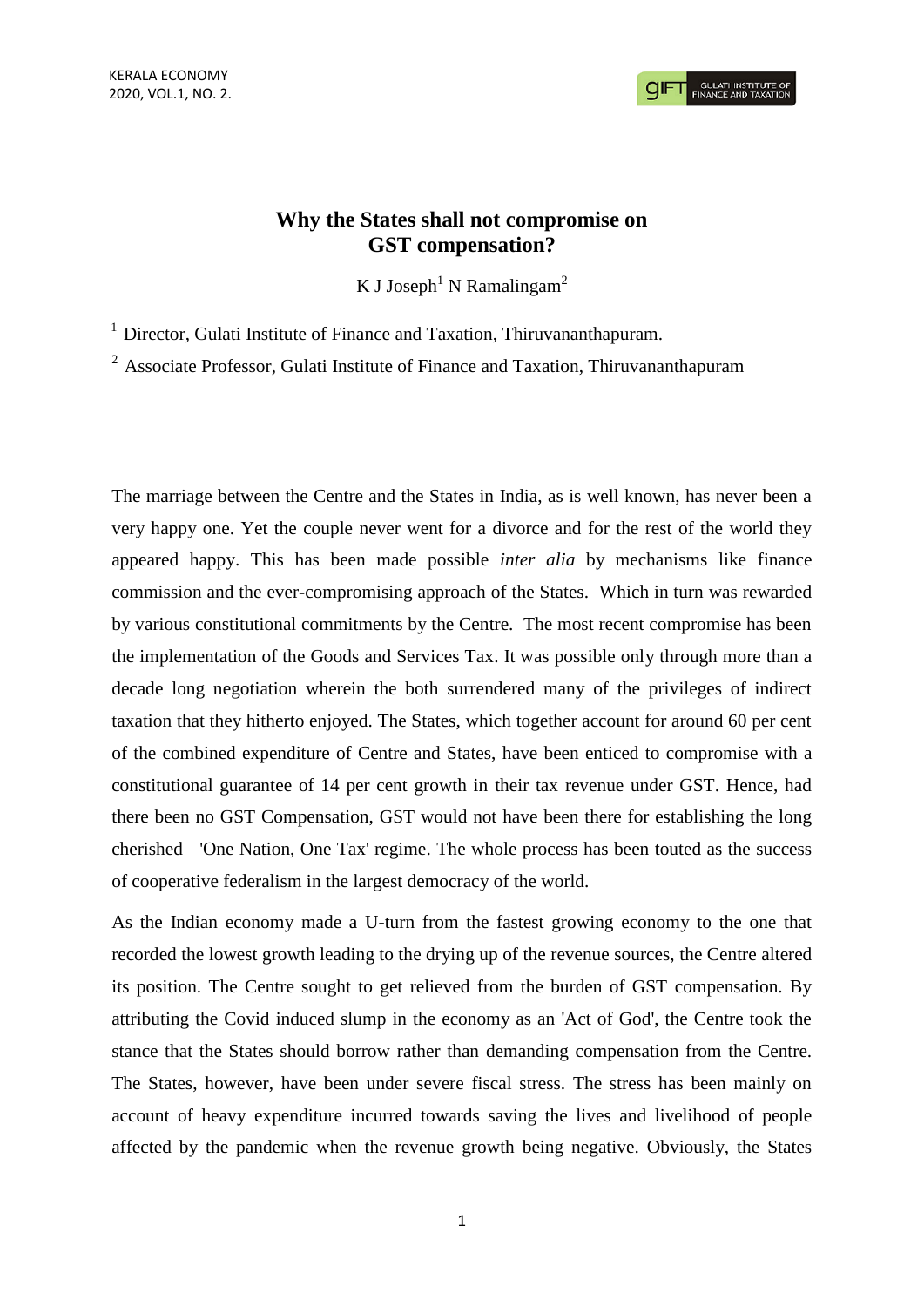KERALA ECONOMY

have not been in a position to compromise on GST compensation. Much has been said on these lines.

What is missing and much needed for proactive deliberation is a reflection on the context and rationale for GST compensation for the State.

#### **1. Tax revenue surrendered**

The outcome of the GST is that the tax revenue is shared equally between the Centre and the States. Given the equality in the distribution of outcome, the question arises whether the cost of establishing GST has also been equally shared. The cost is viewed in terms of the pre-GST revenue surrendered by States and the Centre. A clear answer to the question is available from the Arvind Subramanian Committee Report (2015) titled Study on the Revenue Neutral Rate and Structure of Rates for the GST. The Committee has shown that the revenue forgone by the Centre has been Rs 3.28 lakh crore whereas that by the States being Rs 3.69 lakh crore. Our estimate revealed that this amounted to a surrender of 51.8 per cent of the States' total tax revenue and 28.8 percent for Centre's gross tax revenue. While in absolute terms the difference is not substantial, in relative terms the surrender by the States was almost twice that of the Centre. In such a context, GST compensation is the constitutionally paid price for the higher surrender that the States have made.

### **2. Compromised revenue neutral rate**

A pre-condition for establishing GST has been to arrive at the Revenue Neutral Tax rate such that the potential revenue loss to Centre and the State is minimized. A Task Force headed by Arbind Modi in 2009 recommended CGST rate at 5 per cent and SGST rate at 7 per cent. The Aravid Subramanian committee recommended 8 per cent and 9 per cent respectively for the Centre and State for protecting revenue allocation. Thus, it is evident that for minimizing the revenue loss, the tax rate should have been higher in case of States as compared to the Centre. However, with the expectation of the constitutionally guaranteed GST compensation, the States agreed to reduce the tax rate such that today CGST is imposed at the same rate as SGST.

#### **3. Forgone tax base**

To greater extent, tax revenue depends on the tax base. During pre-GST period the tax revenue for the Centre from the industrial output (excise duty) has been limited only to the point of manufacturing indicating a very narrow tax base. On the other hand the States were

2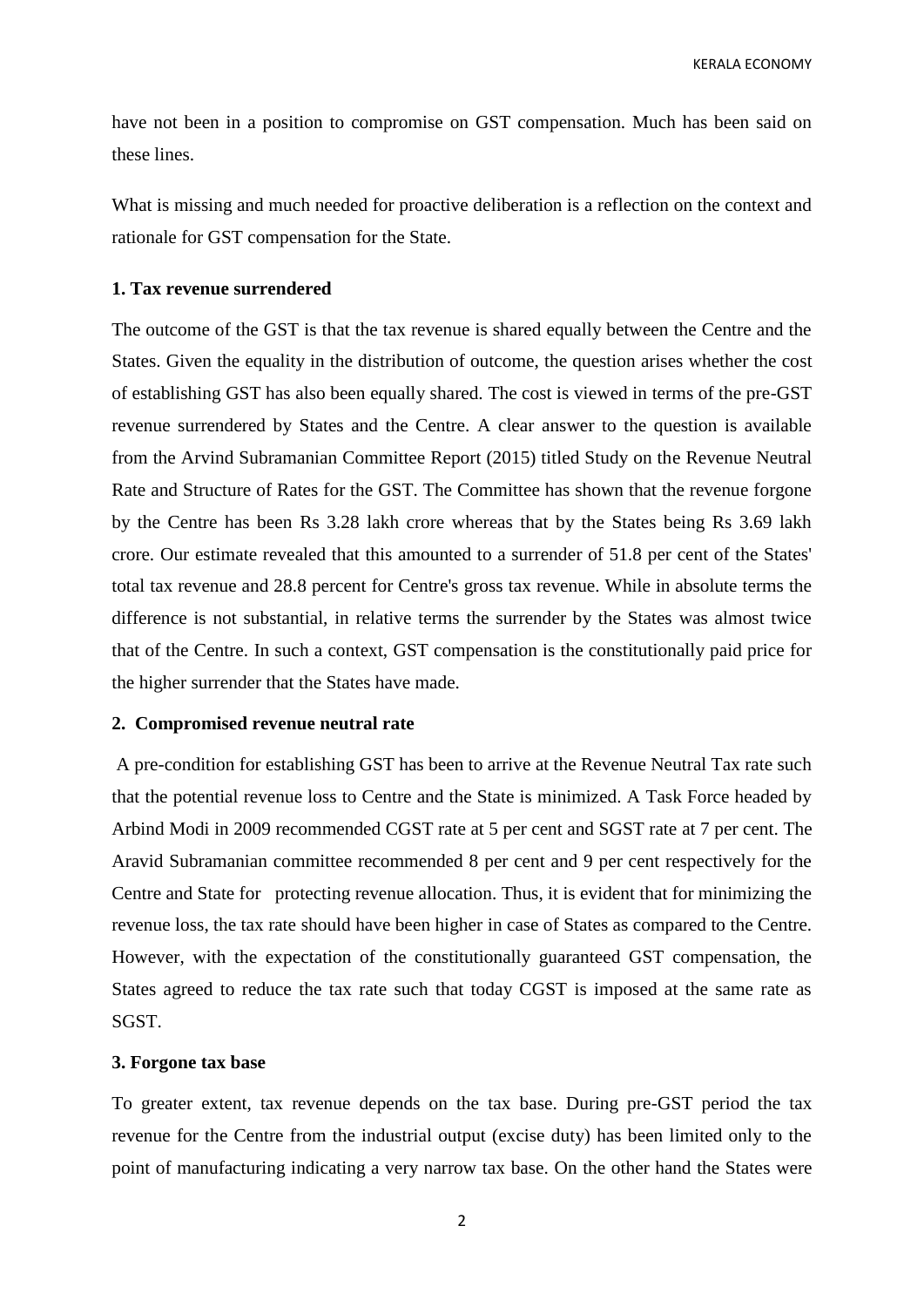entitled to a much wider tax base as they could levy tax on the entire supply chain up to the final consumption point. More importantly, the post manufacturing stages in the value chain accounted for about 50 per cent of the value addition on which only States could levy tax.

With the introduction of GST, the Centre expanded its tax base at the cost of States and they have forgone substantial revenue for building 'one nation one tax' system. Here again it is important to note that other than GST compensation there has been hardly any other provisions in the GST Act to pay for sharing the tax base

#### **4. Forfeited cascading revenue**

While cascading of tax is generally considered as inimical to economic efficiency, it is used to serve as an additional source of revenue mobilization by the States during pre-GST period. While the Centre has also been able to mobilize additional resources on account of tax cascading, given their higher tax base the benefits used to be proportionately higher for the State. Therefore, with GST that addresses the issue of cascading, the state lost more as compared to the Centre. It is with the expectation of GST compensation that the States have forgone this additional resource of revenue.

## **5. Conceded tax rate**

Apart from the tax base, the tax revenue is governed by the tax rate. During the pre-GST period most of the goods attracted a tax rate of 14.5 per cent by the States. With the introduction of GST, the 14.5 per cent category goods have been brought under the 12 per cent or 18 per cent category wherein the States' share being 6 per cent or 9 per cent respectively. Only a few goods were brought under the category of 28 per cent wherein the share of the States is 14 per cent. Thus, viewed instead of the 14.5 per cent on much of the taxable goods during the pre-GST period, with GST the States lost 8.5 per cent for those goods brought under 12 per cent and 5.5 per cent in case of those with 18 per cent. This loss has also been expected to be covered under the GST Compensation

On the whole, it is high time to recognize that the GST Compensation Act is premised on the explicit recognition of the unconditional surrender that the States together have made towards evolving a one common market with one tax - a key ingredient in the making a globally competitive economy. Hence there is reason to believe that in the absence of GST compensation, GST would not have been born. This being the case, one fails to understand the reason as to how the GST could continue without GST compensation even after five years unless there are mechanisms built in to ensure that the States receive higher share of the tax